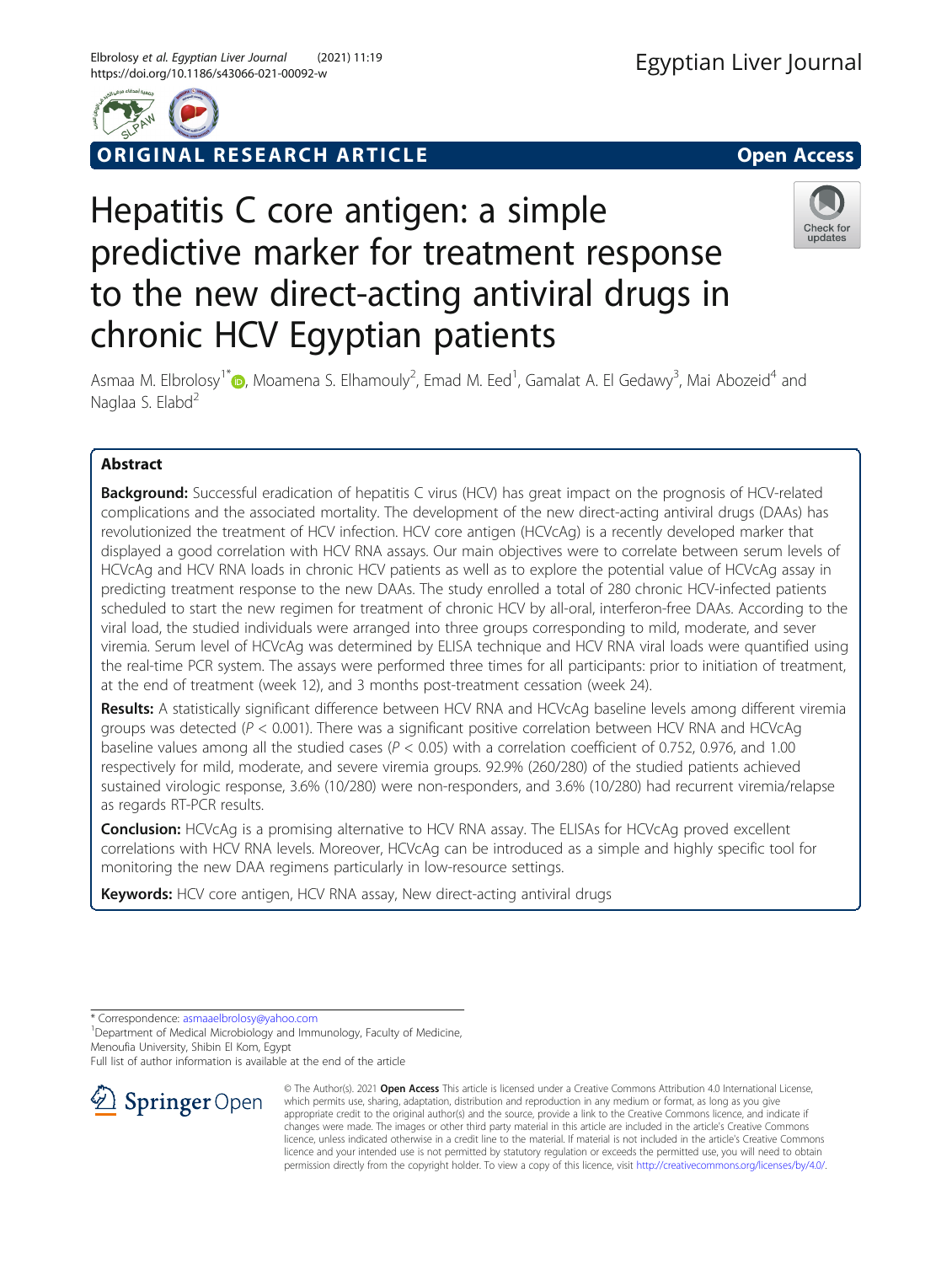## Background

The prevalence of HCV infection varies significantly all over the world. Treatment and monitoring of HCV infection are of great concern, especially in developing countries [\[1](#page-8-0)]. The highest prevalence of HCV in the world occurs in Egypt with estimates higher than 10% among the general population. There are approximately 3.7 million persons in Egypt that have chronic HCV infection in 2015 [\[2](#page-8-0)].

In clinical practice, serological detection of anti-HCV antibodies is usually used for diagnosis of HCV infection. However, most assays are not able to distinguish patients with an ongoing active infection from those who have spontaneously cleared the virus [[3](#page-8-0)]. Sometimes, there is a long seronegative interval throughout the course of HCV infection during which anti-HCV antibodies are undetectable. Immunosuppression may result in an insufficient antibody response as well. Therefore, anti-HCV assays still need additional confirmation [[4\]](#page-8-0).

Nucleic acid-based techniques for HCV RNA are currently used to confirm the diagnosis of HCV infection and to monitor the antiviral therapy because of their high specificity and sensitivity. However, the complexity and cost of such molecular diagnostics can constrain their use in low-resourced settings [\[5](#page-8-0)]. Likewise, cheaper and simple diagnostic tools and follow-up algorithms are in urgent need to enhance the global efforts for HCV eradication by the year 2030 particularly in low- and middle-income countries [\[6](#page-8-0)].

The HCV core antigen (HCVcAg) is a 21-kDa structural phosphoprotein of the HCV capsid and comprising the first 191 amino acids of the viral polyprotein. Hepatitis C virus core antigen is highly conserved across HCV genotypes. It exists in both complete virions and RNA-free core protein structures [\[5\]](#page-8-0). During viral assembly, HCVcAg is released into the plasma/serum and can be detected earlier than antibodies during the course of HCV infection. Recently, less-expensive and timeconsuming immunoassay techniques for detecting HCVcAg have become available [[7\]](#page-8-0).

Viral kinetics of HCV no longer predict treatment duration or outcome; consequently, there is no longer value for repeated measurement of HCV RNA load. There is however great evidence that the amount of HCVcAg in the blood correlates well with the HCV RNA level. Thus, HCVcAg can identify patients with active HCV infection and is a surrogate marker for viral replication. Furthermore, HCVcAg assay may be superior to the current two-step diagnostic approach in terms of time and cost-saving benefits. The novel approach has also established its clinical utility in the screening of active HCV infections for anti-HCV antibody-positive individuals [[8\]](#page-8-0).

During the last decade, great interest has been focused on the development of direct-acting antiviral drugs (DAAs). These agents have the ability to block essential enzymes regulating HCV replication. Several new oral, interferon-free antiviral drugs were approved, representing an additional bonus of extension into pan-genotypic activity [[9\]](#page-8-0).

The proximate target of anti-HCV therapy is to achieve sustained virologic response (SVR)/virologic cure meaning that HCV RNA is undetectable for at least 12 weeks after cessation of therapy. In the year 2011, the FDA accepted SVR-12 as endpoint for future trials because HCV relapse usually occurs within the first 12 weeks after the end of treatment [\[10](#page-8-0)].

In the era of DAAs, many studies reported that HCVcAg could be employed as a simple marker to establish active infection, to initiate the requirement for treatment and then to evaluate viremia after completion of DAAs therapy as well  $[11]$  $[11]$ . The main objectives were to verify the utility HCVcAg assay in predicting treatment response to the new oral, interferon-free DAA regimen by comparing it with the established methods for quantification of HCV RNA.

## Methods

This prospective study was carried out at the Department of Medical Microbiology and Immunology, in collaboration with Tropical Medicine Department, Faculty of Medicine, Menoufia University, and Department of Hepatology and Gastroenterology, National Liver Institute, Menoufia University, during the period from December 2018 to April 2020. The study involved 280 patients (100 females and 180 males). All patients were over 18 years of age, had compensated liver disease, and were diagnosed to have chronic HCV infection by enzyme-linked immunosorbent serum anti-HCV assay and confirmed by real-time PCR. All the recruited cases were scheduled to receive the new DAAs therapy for treatment of HCV infection as recommended by the Egyptian National Committee for Control of Viral Hepatitis (NCCVH).

The included patients were prescribed sofosbuvir (SOF)/daclatasvir (DCV) (easy to treat) or SOF/DCV/ribavirin (RVN) (difficult to treat) according to the NCCV H as follows:

- Easy to treat group: Comprises treatment-naïve patients, total bilirubin < 1.2 mg/dl, serum albumin > 3.5 g/dl, INR < 1.2, and platelet count > 150,000/  $mm<sup>3</sup>$
- Difficult to treat group: Comprises IFN-experienced patients, total bilirubin  $\geq 1.2$  mg/dl, serum albumin  $(2.8-3.5 \text{ g/dl})$ , INR  $(1.2-1.7)$ , and platelet count of  $50,000-150,000/mm<sup>3</sup>$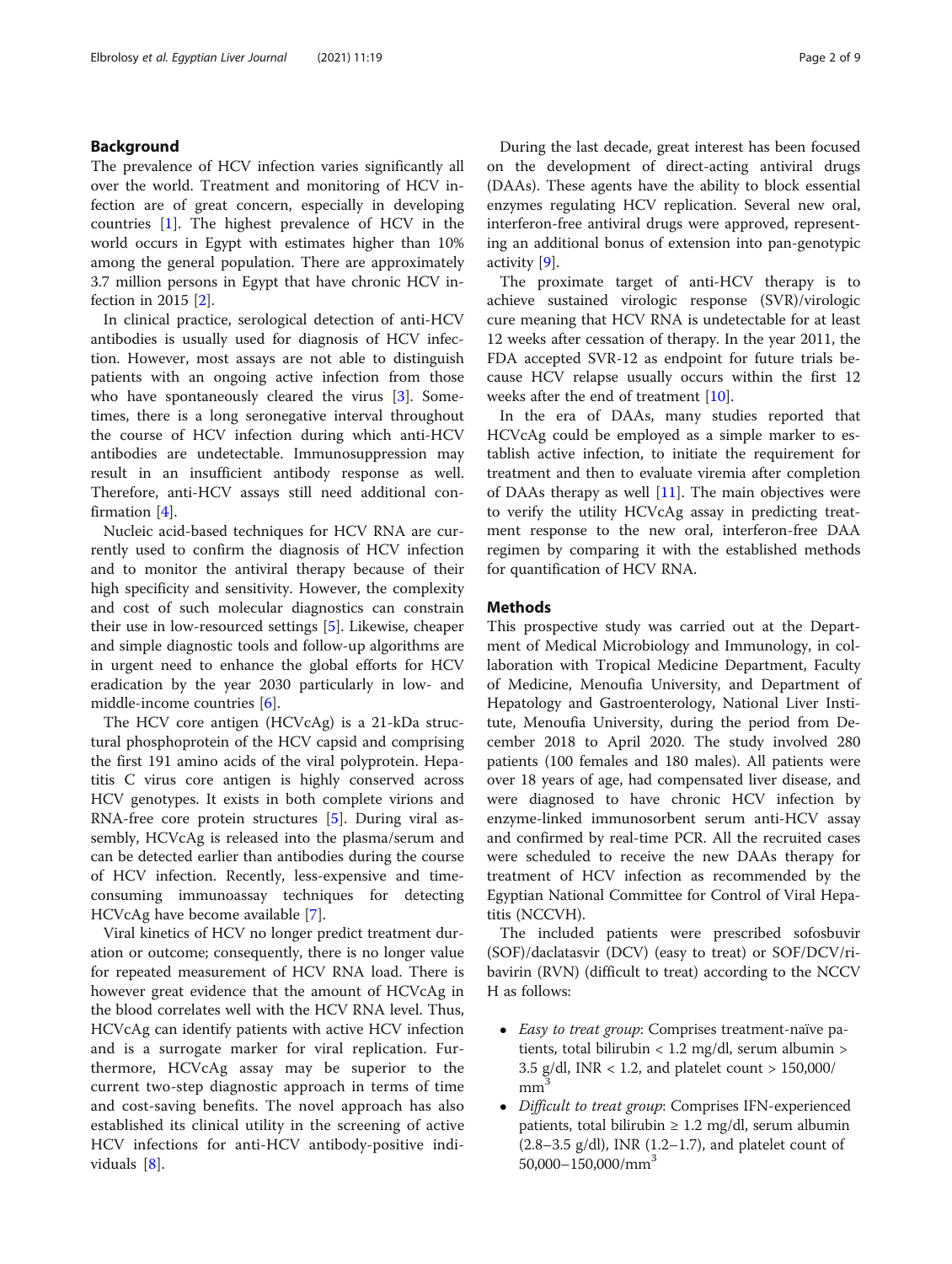| Lab investigations      | Total cases (No. = 280) |                         |                          | <b>Test of significance</b>         | P value      |  |
|-------------------------|-------------------------|-------------------------|--------------------------|-------------------------------------|--------------|--|
|                         | Group I (No. $= 140$ )  | Group II ( $No. = 80$ ) | Group III ( $No. = 60$ ) |                                     |              |  |
|                         | Mean $\pm$ SD           | Mean $\pm$ SD           | Mean $\pm$ SD            |                                     |              |  |
| $ALT$ ( $ U/m $ )       | $58.6 \pm 7.8$          | $75.0 \pm 20.6$         | $122.0 \pm 66.4$         | <b>Kruskal-Wallis test</b> = $17.6$ | $< 0.001$ ** |  |
| AST( U/m )              | $44.1 \pm 13.3$         | $65.0 \pm 23.3$         | $114.2 \pm 67.6$         | Kruskal-Wallis test $= 17.14$       | $< 0.001$ ** |  |
| $ALP$ ( $ U/m $ )       | $29.8 \pm 14.8$         | $75.1 \pm 24.4$         | $134.8 \pm 68.8$         | Kruskal-Wallis test $= 21.24$       | $< 0.001$ ** |  |
| $GGT$ ( $ U/m $ )       | $12.7 \pm 7.5$          | $30.1 \pm 10.8$         | $63.3 \pm 12.1$          | Kruskal-Wallis test $= 20.14$       | $< 0.001$ ** |  |
| Total bilirubin (mg/dl) | $1.1 \pm 0.27$          | $1.2 \pm 0.84$          | $1.8 \pm 1.2$            | Kruskal-Wallis test $= 0.73$        | 0.69         |  |
| Albumin $(q/d)$         | $3.8 \pm 0.54$          | $3.7 \pm 0.39$          | $3.4 \pm 0.37$           | <b>ANOVA test</b> = $0.85$          | 0.44         |  |
| PT(s)                   | $14.5 \pm 2.1$          | $14.5 \pm 1.6$          | $14.9 \pm 2.2$           | <b>ANOVA test</b> = $0.08$          | 0.92         |  |
| PT concentration (%)    | $86.3 \pm 19.5$         | $86.8 \pm 9.5$          | $84.9 \pm 13.9$          | <b>ANOVA test</b> = $0.05$          | 0.95         |  |
| <b>INR</b>              | $1.2 \pm 0.17$          | $1.2 \pm 0.15$          | $1.2 \pm 0.18$           | <b>ANOVA test</b> = $0.09$          | 0.91         |  |
| $Hb$ (gm/dl)            | $13.6 \pm 1.7$          | $13.6 \pm 1.3$          | $12.8 \pm 2.8$           | <b>ANOVA test</b> = $0.41$          | 0.67         |  |
| <b>PLT</b> $(X10^3/mm)$ | $186.2 \pm 48.3$        | $189.9 \pm 57.4$        | $157.0 \pm 62.6$         | <b>Kruskal-Wallis test</b> = $1.60$ | 0.45         |  |
| <b>Glucose</b> (mg/dl)  | $92.9 \pm 30.5$         | $90.1 \pm 25.6$         | $98.2 \pm 36.9$          | <b>Kruskal-Wallis test</b> = $0.16$ | 0.92         |  |
| Creatinine(mg/dl)       | $0.81 \pm 0.12$         | $0.81 \pm 0.09$         | $0.83 \pm 0.13$          | <b>ANOVA test</b> = $0.88$          | 0.92         |  |
| Urea $(mq/d)$           | $35.0 \pm 10.9$         | $44.5 \pm 9.1$          | $39.5 \pm 11.3$          | <b>ANOVA test</b> = $2.08$          | 0.15         |  |

<span id="page-2-0"></span>Table 1 Baseline routine and specific laboratory investigations of the studied groups

Exclusion criteria were determined as per the Supreme Council and National treatment programme of Hepatitis C updated Treatment Protocol December 2019 [\[12](#page-8-0)]. These included Child's C cirrhotic patients, platelet count less than  $50,000/\text{mm}^3$ , serum albumin < 2.8 g/dl, total serum bilirubin  $> 3$  mg/dl, INR  $> 1.7$ , patients coinfected with HIV, hepatocellular carcinoma (HCC) except 6 months after intervention aiming at cure with no evidence of activity by dynamic imaging (CT or MRI), extra-hepatic malignancy except after 2 years of diseasefree interval, pregnancy or inability to use effective contraception, and inadequately controlled diabetes mellitus.

All patients had given informed consent about the study and ethical approval was provided by the Ethics Committee of Menoufia University which came in accordance with the ethical guidelines of the 2013 "Helsinki Declaration".

According to the HCV viral load, the studied patients were arranged into three groups: group I involved 140 patients with mild viremia (< 200,000 IU/ml), group II involved 80 patients with moderate viremia (200,000:2, 000,000 IU/ml), and group III involved 60 patients with severe viremia (> 2,000,000 IU/ml) [\[13\]](#page-8-0).

All patients were subjected to proper history taking and clinical examination. Laboratory investigations regarding complete blood picture, liver profile (including ALT, AST, ALP, GGT, serum albumin, total bilirubin, direct bilirubin, and INR), kidney function tests, and viral hepatitis markers for HbsAg and HCV antibodies were collected from each patient's file.

Blood samples were collected from all participants and then sera were stored at  $-20$  °C until assayed for quantitative estimation of HCV RNA and HCVcAg levels.

## Quantitative estimation of HCV RNA level by real-time reverse transcription-polymerase chain reaction (RT-PCR)

The assay was done 3 times for each patient as follows: PCR-1, prior to initiation of treatment to ensure the diagnosis of HCV infection and to determine the

Table 2 Mean values of baseline levels for both HCV RNA (IU/ml) and HCVcAg (Peiu/ml) assays among the studied groups

| Studied groups       | <b>Baseline levels</b>      |                                       |                                 |                              |                     |                                    |  |  |  |  |
|----------------------|-----------------------------|---------------------------------------|---------------------------------|------------------------------|---------------------|------------------------------------|--|--|--|--|
|                      | HCV RNA serum level (IU/ml) | Kruskal-                              | Post hoc                        | HCVcAq serum level (Peiu/ml) | <b>ANOVA</b>        | Post hoc                           |  |  |  |  |
|                      | Mean $\pm$ SD               | <b>Wallis test</b><br>test<br>P value |                                 | Mean $\pm$ SD                | test and P<br>value | test                               |  |  |  |  |
| Group $(n = 140)$    | $95648.1 \pm 50814.0$       | $Test = 22.76$                        | $P1 < 0.001***$                 | $1.4 + 0.35$                 | $Test = 69.69$      | $P1 = 0.002*$                      |  |  |  |  |
| Group II $(n = 80)$  | 1082313.0 ± 558186.7        | $P < 0.001$ **                        | $P2 = 0.001**$<br>$P3 = 0.002*$ | $2.6 \pm 0.68$               | $P < 0.001$ **      | $P2 < 0.001***$<br>$P3 < 0.001***$ |  |  |  |  |
| Group III $(n = 60)$ | 4812067.8 ± 1837006.9       |                                       |                                 | $5.9 + 1.5$                  |                     |                                    |  |  |  |  |

\*Significant

\*\*Highly significant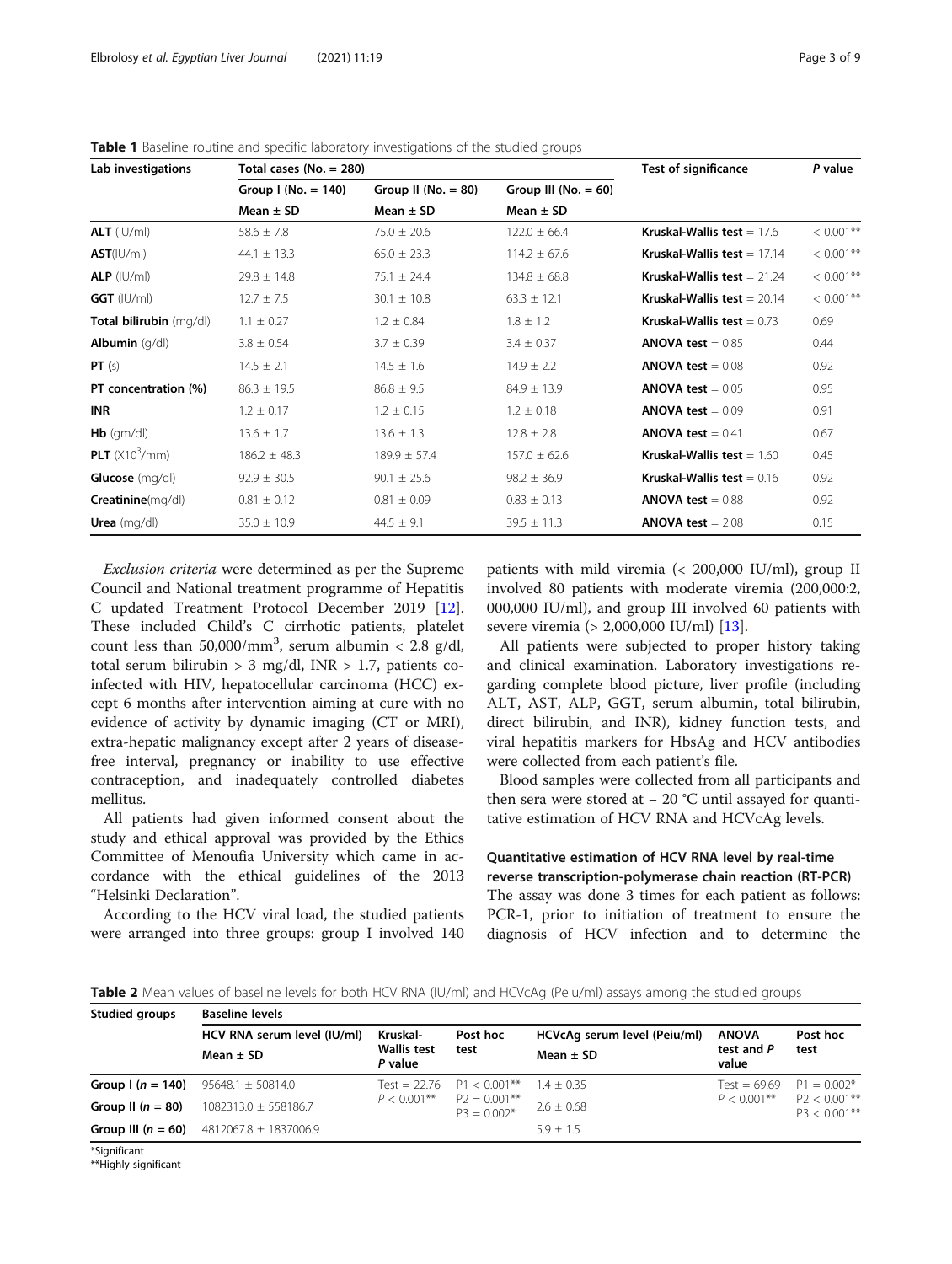baseline viral load; PCR-2, at the end of treatment (week 12) to assess end of treatment response (ETR) [[14\]](#page-8-0); and PCR-3, 3 months post-treatment cessation (week 24) as a follow-up step to assess sustained virologic response (SVR-12) [\[14](#page-8-0)].

#### Procedure

The procedure involved three main steps: HCV RNA extraction, conversion of HCV RNA to complementary DNA (Cdna), and amplification and detection of the amplified products. HCV RNA extraction was performed by using artus® HCV RG RT-PCR kit (Qiagen GmbH, Germany, Cat No. 4518263) according to the manufacturer's instructions. HCV levels were determined using the Rotor-Gene Q MDx (Rotor-Gene Q MDx, Qiagen, Germany) Light Cycler Real-Time PCR System using Rotor-Gene-3000 software version 6.0.23. An internal quality control serum was included during RT-PCR [\[15](#page-8-0)].

## HCVcAg assay

HCV core antigen serum levels were measured by enzyme-linked immunosorbant assay according to the manufacturer's instructions (Sinogeneclon Co., Ltd, China). The concentration of HCVcAg in the samples was then determined by comparing the optical density (O.D.) of the samples to the standard curve. The assay was done at the same intervals of the PCR assay.

#### Statistical analysis

Statistical analysis was done using SPSS version 20. Continuous/numerical data were presented as mean ± standard deviation (SD) and were compared by Kruskal-Wallis test and ANOVA test. Categorical variables were shown as numbers (percentages) and were compared by Chi-square  $(\chi^2)$  test. Linear regression analysis was applied to evaluate the association between HCVcAg and HCV RNA levels. The diagnostic performance of HCVcAg and HCV RNA in the prediction of SVR-12 was expressed as sensitivity, specificity, positive predictive value (PPV), negative predictive value (NPV), and area under the receiver operating characteristic (AUROC) curve. Statistical significance was set at P value < 0.05.

## Results

Baseline routine and specific laboratory investigations of the studied groups are shown in Table [1.](#page-2-0) A highly significant statistical difference was recorded regarding serum ALT, AST, ALP, and GGT levels among the three studied viremia groups ( $P < 0.001$ ). Other parameters revealed no significant difference  $(P > 0.05)$ .

Baseline levels of both HCV RNA and HCVcAg assays were represented in Table [2](#page-2-0) and Figs. 1 and 2. The



recorded data denoted a statistically significant difference between the mean values of both HCV RNA and HCVcAg baseline levels among different viremia groups  $(P < 0.001)$ . The level of HCVcAg was significantly higher in moderate viremia if compared with mild viremia ( $P < 0.002$ ) and it was significantly higher in severe viremia if compared with moderate viremia ( $P <$ 0.001).

Importantly, a significant positive correlation was detected between HCV RNA and HCVcAg baseline values among all the studied cases ( $P < 0.05$ ) with a correlation coefficient of 0.752, 0.976, and 1.00 respectively for mild, moderate, and severe viremia groups as shown in Table [3](#page-4-0). The correlations of HCV RNA loads (IU/ml) with HCVcAg levels (Peiu/ml) including linear regression lines were illustrated in Fig. [3a](#page-4-0)–c.

For differentiation between mild and moderate viremia, HCVcAg proved sensitivity, specificity, PPV, NPV, and diagnostic accuracy of 87.5%, 85.7%, 77.8%, 92.3%, and 86.4% respectively when using a cutoff value

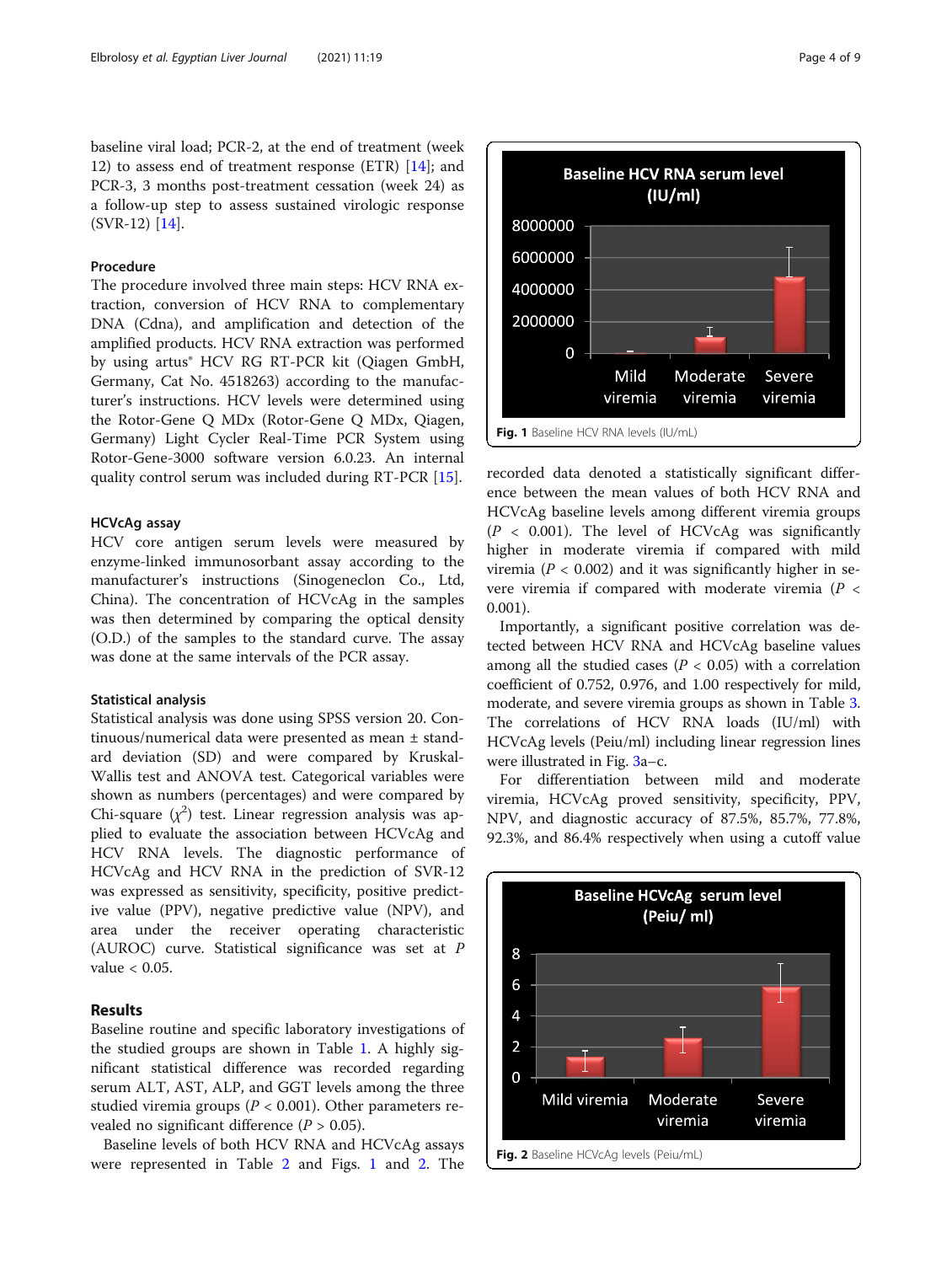| Baseline HCV RNA (IU/ml)                        | Baseline HCVcAq (Peiu/ml) |              |
|-------------------------------------------------|---------------------------|--------------|
|                                                 |                           | P value      |
| Group I: mild viremia group (No. = 140)         | 0.752                     | $0.002*$     |
| Group II: moderate viremia group ( $No. = 80$ ) | 0.976                     | $< 0.001$ ** |
| Group III: severe viremia group ( $No. = 60$ )  | 1.00                      | $< 0.001**$  |

<span id="page-4-0"></span>Table 3 Correlation between baseline levels of HCVcAg (Peiu/ml) and HCV RNA (IU/ml) assays among the studied groups

of 1.765 Peiu/ml. However, HCVcAg cutoff point of 3.42 Peiu/ml exhibited sensitivity, specificity, PPV, NPV, and diagnostic accuracy of 100%, 87.5%, 85.7%, 100%, and 92.9% respectively for differentiation between moderate and severe viremia (Table [4](#page-5-0)).

Regarding treatment response to the newly prescribed regimen of DAAs, 92.9% (260/280) of the studied cases achieved sustained virologic response (SVR-12), 3.6%

(10/280) were non-responders with persistent viremia throughout the course of the study, and 3.6% (10/280) had recurrent viremia/relapse after treatment cessations as proved by RT-PCR results (Table [5](#page-5-0)).

Among patients who achieved SVR (260/280), HCVcAg was 100% (260/260) undetectable at both the 12th and 24th weeks. For the patients who proved nonresponse to anti-HCV treatment, HCVcAg was

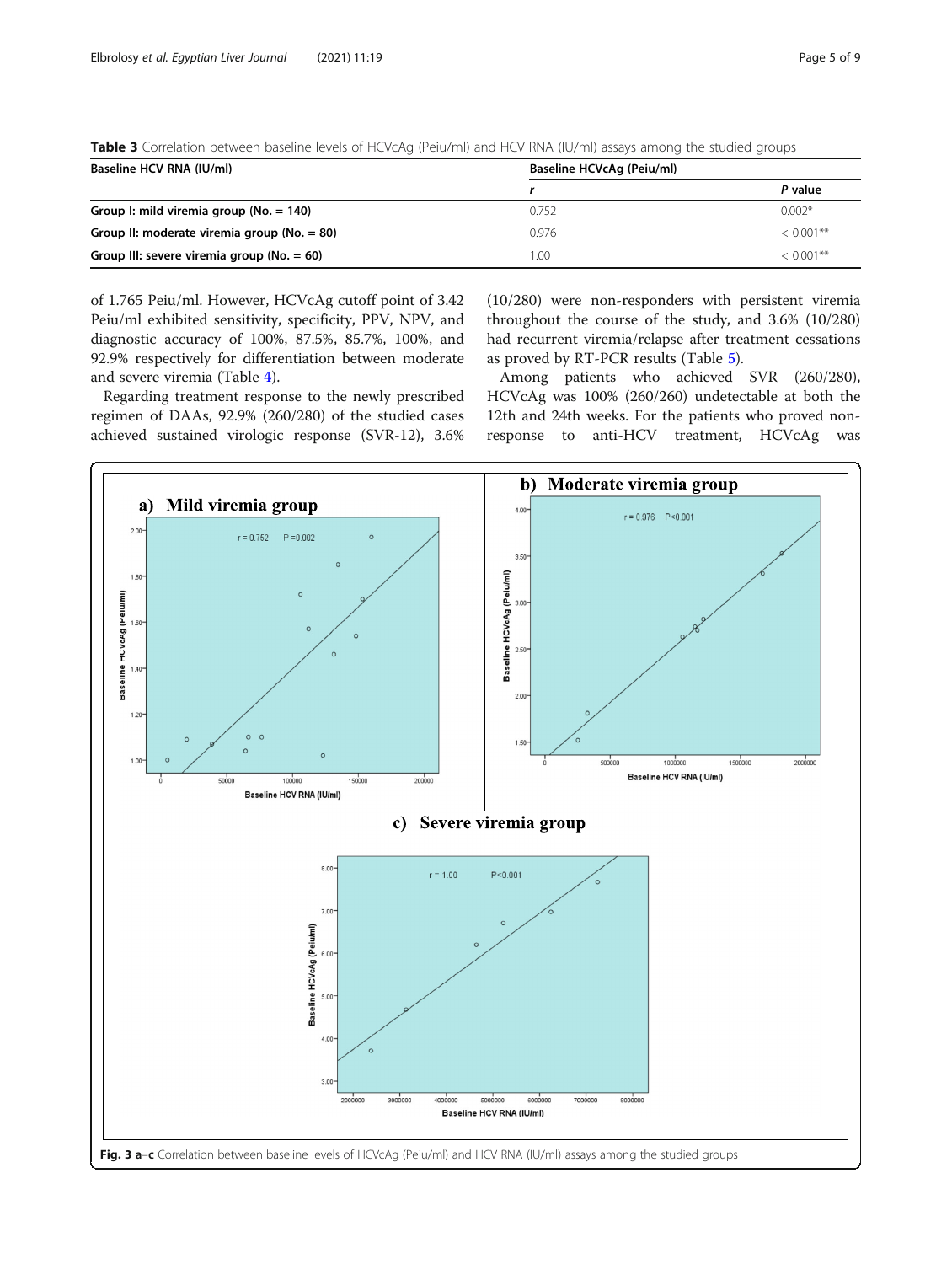|                                                                       | <b>AUC</b> | Cutoff point | Sensitivity | <b>Specificity</b> | <b>PPV</b> | NPV   | Accuracy |
|-----------------------------------------------------------------------|------------|--------------|-------------|--------------------|------------|-------|----------|
| HCVcAg (Peiu/ml)                                                      | 0.929      | .765         | 87.5%       | 857%               | 77.8%      | 92.3% | 86.4%    |
| HCVcAg cutoff for differentiation between moderate and severe viremia |            |              |             |                    |            |       |          |

**HCVcAg (Peiu/ml)** 1.00 3.42 100% 87.5% 85.7% 100% 92.9%

<span id="page-5-0"></span>Table 4 HCVcAg cutoff for differentiation between mild and moderate viremia

continuously detectable at both the 12th and 24th weeks. However, for patients who developed recurrent viremia/ relapse, HCVcAg was undetectable at the 12th week and again became detectable at the 24th week posttreatment initiation (Table [6](#page-6-0)).

The degree of agreement between HCV RNA and HCVcAg results at the 12th and 24th weeks was 100% (Table [7](#page-6-0)). For evaluation of HCVcAg assay performance in prediction of treatment response at the 12th and 24th weeks, HCVcAg proved sensitivity, specificity, PPV, NPV, and accuracy of 100% (Table [8](#page-7-0)).

## **Discussion**

HCV infection is a serious public health issue. Early detection and treatment are imperative to prevent its transmission. Limitations of anti-HCV and HCV RNA detection have restricted their applications in clinical practice [[16\]](#page-8-0).

HCVcAg has been proposed as an indirect marker of viral replication  $[16]$  $[16]$ . Recently, many assays have been developed for both qualitative and quantitative HCVcAg estimation, such as enzyme immunoassays (EIAs) or chemiluminescent immunoassays with an excellent correlation between HCVcAg concentrations and HCV RNA levels. These quantitative HCVcAg assays became promising alternatives to HCV nucleic acid-based techniques [[17](#page-8-0), [18](#page-8-0)].

In the current study, 280 patients with chronic HCV infection have been enrolled and arranged into mild, moderate, and severe viremia groups according to their HCV viral load. All studied individuals were prescribed the new regimen of anti-HCV treatment which included the new oral, interferon-free DAAs. The main targets were to correlate between baseline levels of both HCVcAg and HCV viremic load and to assess the utility of HCVcAg testing in the era of DAAs.

The recorded data denoted a highly significant statistical difference between the baseline values of both HCV RNA and HCVcAg among different viremia groups ( $P \lt \theta$ 0.001). Furthermore, a significant positive correlation was detected between HCV RNA and HCVcAg baseline levels for all the studied cases ( $P < 0.05$ ) (correlation coefficient;  $r = 0.752$  for mild viremia,  $r = 0.976$  for moderate viremia, and  $r = 1.00$  for severe viremia). These finding agreed with previous reports by Soliman et al., Park et al., and Kim et al. [[15,](#page-8-0) [19,](#page-8-0) [20\]](#page-8-0) who confirmed excellent correlation to HCV RNA levels and that the kinetics of HCVcAg and viremia were almost similar. Thong et al. also postulated that in the overall cohort, HCVcAg levels significantly correlated with the corresponding HCV RNA levels ( $r = 0.889$ ,  $P < 0.001$ ). The authors recommended HCVcAg testing to be used as an alternative to HCV RNA assays in resource-limited settings [\[21](#page-8-0)].

Other previous studies involving other HCV genotypes demonstrated that detection of HCVcAg in serum or plasma is useful as an indirect marker of HCV replication due to the excellent correlation between HCVcAg and HCV RNA concentrations. In addition, HCVcAg assays, which are easier to perform than reverse transcription-PCR, also save time and are less expensive. HCVcAg is used currently to monitor patients undergoing antiviral therapy and to determine the clinical efficacy of such treatment [\[22](#page-8-0)–[24\]](#page-8-0).

Being closely related to HCV RNA as proved in current results, the present study involved analytical data that may support the use of HCVcAg as a prognostic marker for disease activity among HCV-infected patients and consequently to be implemented in clinical practice for the follow-up of treatment response. At a cutoff point of 1.765 Peiu/ml, HCVcAg was able to differentiate between mild and moderate viremia with sensitivity, specificity, PPV, NPV, and diagnostic accuracy of 87.5%, 85.7%, 77.8%, 92.3%, and 86.4%, respectively. However, HCVcAg cutoff point of 3.42 Peiu/ml exhibited sensitivity, specificity, PPV, NPV, and diagnostic accuracy of

**Table 5** Treatment outcomes among the studied groups according to RT-PCR results

| <b>Treatment outcomes</b>    | Total cases (No. $= 280$ ) |      |                     |      |                        |      |      | Total $(n =$ | $x^2$ test                  |
|------------------------------|----------------------------|------|---------------------|------|------------------------|------|------|--------------|-----------------------------|
|                              | Group $\ln(n = 140)$ ,     |      | Group II $(n = 80)$ |      | Group III $(n = 60)$ , |      | 280) |              | and P<br>-value             |
|                              | No.                        | %    | No.                 | $\%$ | No.                    | $\%$ | No.  | %            |                             |
| Responder/SVR (No. $= 260$ ) | 130                        | 92.9 | 70                  | 87.5 | 60                     | 100  | 260  | 92.9         | $Test = 3.56$<br>$P = 0.47$ |
| Non-responder ( $No. = 10$ ) | 10                         |      | 0                   | 0.0  |                        | 0.0  | 10   | 3.6          |                             |
| Relapse (No. $= 10$ )        |                            | 0.0  | 10                  | 12.5 |                        | 0.0  | 10   | 3.6          |                             |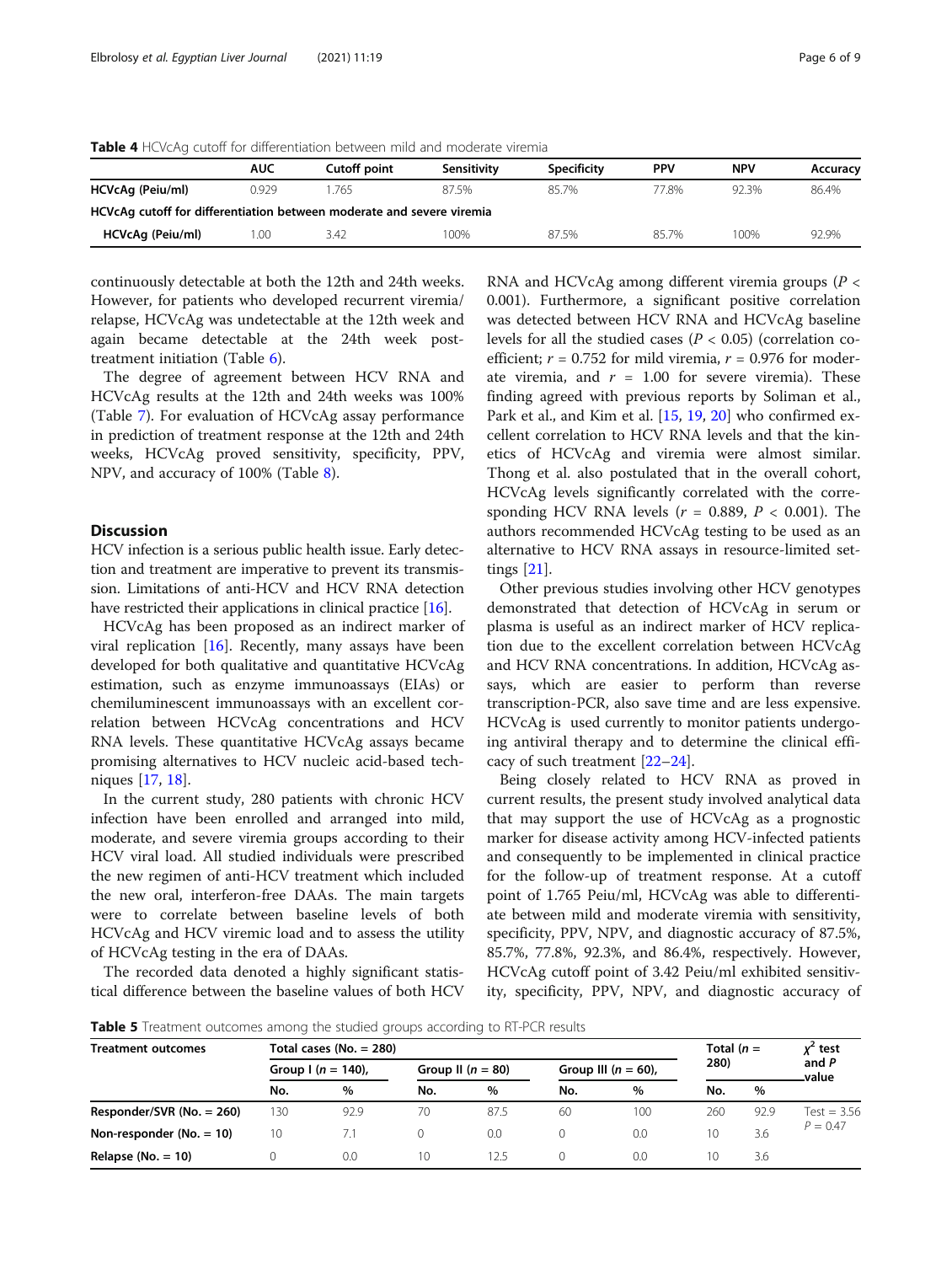| Response of cases (No. $=$   | HCVcAq (Peiu/ml) |                  |              |                  |              |  |  |  |
|------------------------------|------------------|------------------|--------------|------------------|--------------|--|--|--|
| 280)                         | <b>Baseline</b>  | At the 12th week |              | At the 24th week |              |  |  |  |
|                              |                  | Detectable       | Undetectable | Detectable       | Undetectable |  |  |  |
| Responder/SVR (No. $= 260$ ) | $2.7 + 2.1$      | $0.0\%$          | 260 100%     | $0.0\%$          | 260 100%     |  |  |  |
| Non-responder (No. $= 10$ )  | 1.7              | 10 100%          | $0.0\%$      | 10 100%          | $0.0\%$      |  |  |  |
| Relapse ( $No. = 10$ )       | 3.5              | $0.0\%$          | 10 100%      | 10 100%          | $0.0\%$      |  |  |  |

<span id="page-6-0"></span>Table 6 HCVcAg at baseline, the 12th week, and the 24th week regarding treatment response

100%, 87.5%, 85.7%, 100%, and 92.9% respectively for differentiation between moderate and sever viremia. In another study by Sayed et al., the Roc curve showed that the best cutoff point between mild viremia patients and moderate viremia was found > 2.3 with a sensitivity of 81.25%, specificity of 100.0%, PPV of 100.0%, and NPV of 88.9%. While Roc curve for HCVcAg between moderate and severe viremia showed that the best cutoff point was > 4.2 with sensitivity of 87.5%, specificity of 93.75%, PPV of 87.5%, and NPV of 93.7% [[25](#page-8-0)].

The introduction of DAAs therapies has revolutionized the treatment response of HCV. In this context, we explored the relevance of HCVcAg testing to evaluate the potential role in monitoring virologic response to the new regimen of protease inhibitor-based therapy. In the current work, 92.9% (260/280) of the studied cases achieved sustained virologic response, 3.6% (10/280) were non-responders with persistent viremia throughout the course of the study, and 3.6% (10/280) had recurrent viremia/relapse after completing treatment as proved by RT-PCR results. These results were almost comparable to the rates reported by Nouh et al. (95.8% of patients achieved SVR-12 and 4.2% were non-responders) [[26\]](#page-8-0). Rockstroh et al. also postulated that advances in

the treatment of HCV infection with DAAs have demonstrated over 90% cure rates, as defined by the SVR-12. With these therapies, high SVR rates can be obtained regardless of viral genotype, degree of liver fibrosis, or previous treatment history in the majority of patient groups [[27\]](#page-8-0).

Regarding relapse, in this study 3.6% of the enrolled patients had a relapse/recurrent viremia as proved by RT-PCR results after 3 months from completing treatment with the DAA combination therapy. Other studies conducted by Wang et al. and Rutter et al. revealed that about 13% of cases had relapse 3 months after completing treatment regimen with DAAs. They suggested that relapsed cases are probably attributed to emergence of treatment resistance-associated variants with reduced replication fitness compared with the wild type virus. If these resistance-associated variants cannot be eliminated by the required combination regimen, strains with reduced replication fitness may persist in low concentration and may account for late relapses [[16](#page-8-0), [28\]](#page-8-0).

Interestingly, HCVcAg was able to detect 100% (260/ 260) of patients who achieved SVR-12, 100% (10/10) of those who were non-responders, and 100% (10/10) of patients who developed recurrent viremia/relapse during

|  |  | Table 7 Degree of agreement between HCV RNA and HCVcAg results at the 12th and 24th week among the studied groups |  |  |  |
|--|--|-------------------------------------------------------------------------------------------------------------------|--|--|--|
|  |  |                                                                                                                   |  |  |  |

| HCV RNA at the 12th week |                 |                                     |                 |                 |              |  |
|--------------------------|-----------------|-------------------------------------|-----------------|-----------------|--------------|--|
|                          |                 |                                     | <b>Positive</b> | <b>Negative</b> |              |  |
| HCVcAg at the 12th week  | Positive        | No.                                 | 10              | $\mathbf{0}$    | 10           |  |
|                          |                 | % (within HCV RNA at the 12th week) | 100.0           | .0              | 3.6          |  |
|                          | <b>Negative</b> | No.                                 | 0               | 270             | 270          |  |
|                          |                 | % (within HCV RNA 12th week)        | .0              | 100.0           | 96.4         |  |
| <b>Total</b>             |                 | No.                                 | 10 <sup>°</sup> | 270             | 280          |  |
|                          |                 | % (within HCV RNA 12th week)        | 100.0           | 100.0           | 100.0        |  |
| HCV RNA at the 24th week |                 |                                     |                 |                 | <b>Total</b> |  |
|                          |                 |                                     | <b>Positive</b> | <b>Negative</b> |              |  |
| HCVcAg at the 24th week  | <b>Positive</b> | No.                                 | 20              | $\mathbf{0}$    | 20           |  |
|                          |                 | % (within HCV RNA at the 24th week) | 100.0           | .0              | 7.1          |  |
|                          | <b>Negative</b> | No.                                 | $\mathbf{0}$    | 260             | 260          |  |
|                          |                 | % (within HCV RNA at the 24th week) | .0              | 100.0           | 92.9         |  |
| <b>Total</b>             |                 | No.                                 | 20              | 260             | 280          |  |
|                          |                 | % (within HCV RNA at the 24th week) | 100.0           | 100.0           | 100.0        |  |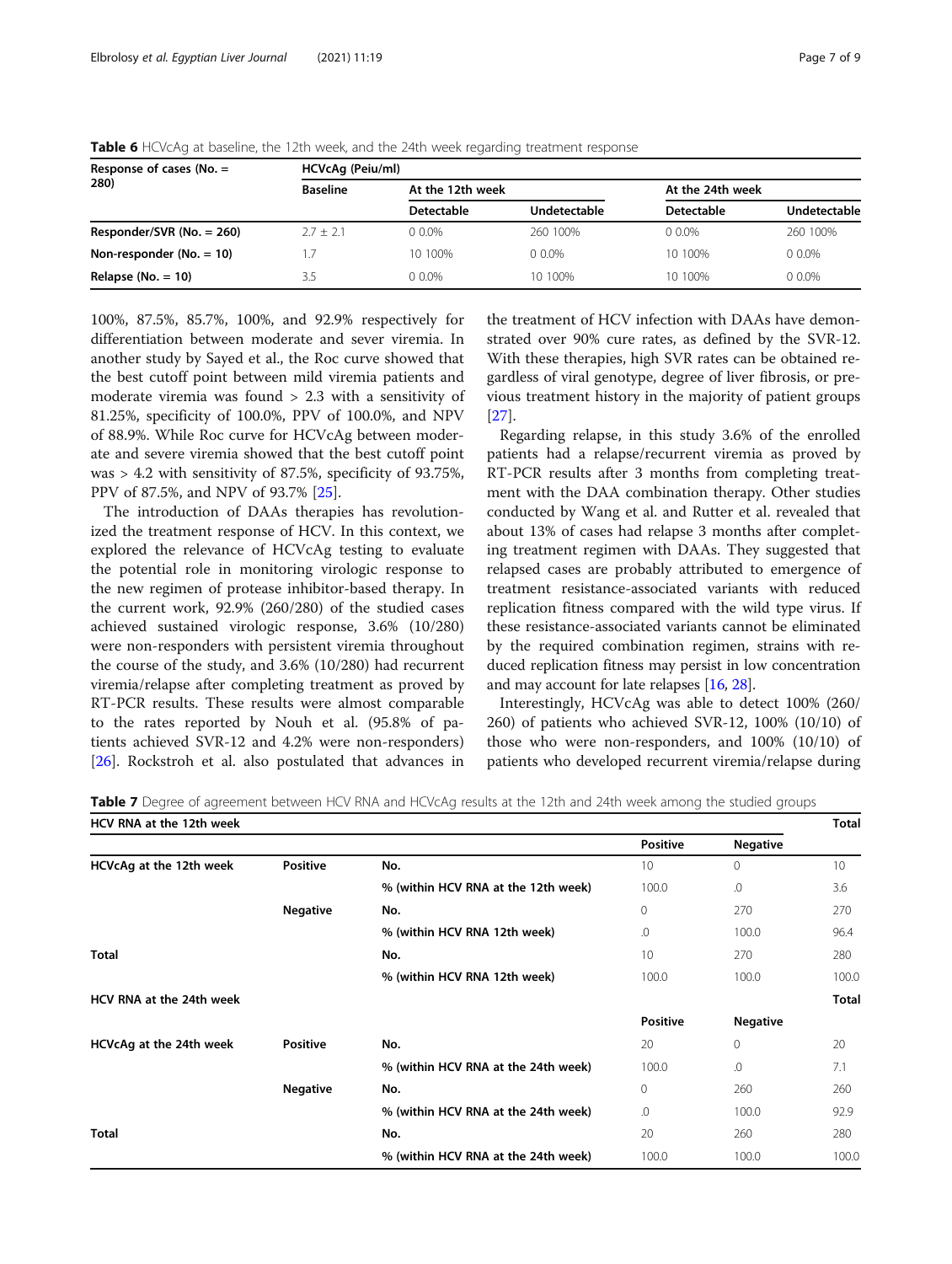<span id="page-7-0"></span>Table 8 Evaluation of HCVcAg assay performance in prediction of treatment response at the 12th and 24th week among the studied groups

|                                   | Sensitivity | <b>Specificity</b> | <b>PPV</b> | <b>NPV</b> | Accuracy |
|-----------------------------------|-------------|--------------------|------------|------------|----------|
| HCVcAg at the 12th week (Peiu/ml) | 00%         | 00%                | 100%       | 100%       | 100%     |
| HCVcAg at the 24th week (Peiu/ml) | 00%         | 100%               | 100%       | 100%       | 100%     |

post-treatment follow-up (sensitivity, specificity, PPV, NPV, and diagnostic accuracy of 100% in relation to PCR results). In the same field, Pischke et al. studied a group of patients who had received DAAs and concluded that early response to treatment could be assessed by the less-expensive HCVcAg assay with equal reliability as PCR testing; therefore, both assays allowed prediction of SVR-12 with the same accuracy [[29\]](#page-8-0). Aghemo et al. also reported that concordance between the two tests in identifying patients who achieved SVR-12 was almost perfect where HCVcAg identified 97% of these patients [\[30\]](#page-8-0). In their study about the clinical utility of HCVcAg assay in the monitoring of DAAs for chronic hepatitis C, Lin et al. declared that the HCVcAg assay identified 99% of patients with SVR-12 and that both undetectability of serum HCVcAg and HCV RNA had a high positive predictive value at week 2 (98% vs. 100%) and at week 4 (97% vs. 99%) in predicting SVR-12 [\[8](#page-8-0)].

Regarding sensitivity and specificity of HCVcAg for assessment of post-treatment viremia, many studies were nearly parallel to our result; Arboledas et al. [[31\]](#page-8-0) reported that the sensitivity of HCVcAg test was 86.5% and Daniel et al. [[32\]](#page-8-0) showed 85.3% sensitivity. Meanwhile, Ergunay et al. [\[33](#page-8-0)] revealed 75.8% sensitivity. A group of studies recorded sensitivity of more than 90%, ranging from 93.26 to 96.3% as documented by Kotb et al. and Demircili et al. [\[34](#page-8-0), [35\]](#page-8-0). Miedouge et al. reported that HCVcAg sensitivity was 100% [\[36](#page-8-0)].

In their studies, Kesli et al. and Demircili et al. [\[4,](#page-8-0) [35](#page-8-0)] showed results which were almost comparable to current re-sults as regards specificity (100%). Ergunay et al. [\[33\]](#page-8-0) revealed 95.1% specificity, while Miedouge et al. and Medici et al. respectively found 99.2% and 97.9% specificity for HCVcAg quantitative assays versus nucleic acid-based test [\[36,](#page-8-0) [37](#page-8-0)].

In the year 2018, the European Association for the Study of the Liver recommended that HCVcAg in serum or plasma is a marker of HCV replication that can be used instead of HCV RNA to diagnose acute or chronic HCV infection when HCV RNA assays are not available and/or not affordable. HCVcAg is an easy test with comparable sensitivity (> 90%) and satisfactory correlation with the HCV RNA. Quantification of HCVcAg is to be suggested as an attractive alternative to these expensive and demanding measurements [\[14](#page-8-0)].

## Conclusions

HCVcAg displayed excellent sensitivity and specificity for detection of pre-treatment and post-treatment viremia in chronic HCV patients. HCVcAg successfully identified patients who achieved SVR from those with failed response and/or relapse after receiving the newly prescribed regimen of DAAs and should be considered for inclusion in routine laboratory testing. The technical feasibility of HCVcAg in diagnosis and treatment monitoring should improve access to care in areas where HCV RNA testing is not or hardly available. HCVcAg proved strong correlation with HCV RNA levels at mild, moderate, and sever viremia. We acknowledge that the results were analyzed with a relatively small cohort; therefore, to implement a practical policy in real-life settings, studies with larger cohorts are a must.

#### Abbreviations

HCV: Hepatitis C virus; HCVcAg: Hepatitis C virus core antigen; DAAs: Directacting antiviral drugs; SVR: Sustained virologic response; SOF: Sofosbuvir; DCV: Daclatasvir; RVN: Ribavirin

#### Acknowledgements

Not applicable.

#### Authors' contributions

AE contributed in the conception and design of the work and was the major contributor in writing, revision, and language polishing of the manuscript. GE contributed in performing the practical section of this work. ME, NE, and MZ contributed in the collection of samples and interpretation of the clinical and laboratory data. EE contributed in the revision of the work and corrected and edited the manuscript. All authors have read and approved the final manuscript.

#### Funding

Not applicable. The study was fully non-funded from any organization.

#### Availability of data and materials

All data generated or analyzed during this study are included in this published article.

#### **Declarations**

#### Ethics approval and consent to participate

Approval was obtained from the Ethics Committee of Faculty of Medicine, Menoufia University (No. 2311/14-8-2018). Informed written consent was obtained from each participant before enrollment in the study.

#### Consent for publication

Not applicable.

## Competing interests

The authors declare no competing interests.

#### Author details

<sup>1</sup>Department of Medical Microbiology and Immunology, Faculty of Medicine, Menoufia University, Shibin El Kom, Egypt. <sup>2</sup>Department of Tropical Medicine Faculty of Medicine, Menoufia University, Shibin El Kom, Egypt. <sup>3</sup>Department of Clinical Biochemistry and Molecular Diagnostics, National Liver Institute, Menoufia University, Shibin El Kom, Egypt. <sup>4</sup>Department of Hepatology and Gastroenterology, National Liver Institute, Menoufia University, Shibin El Kom, Egypt.